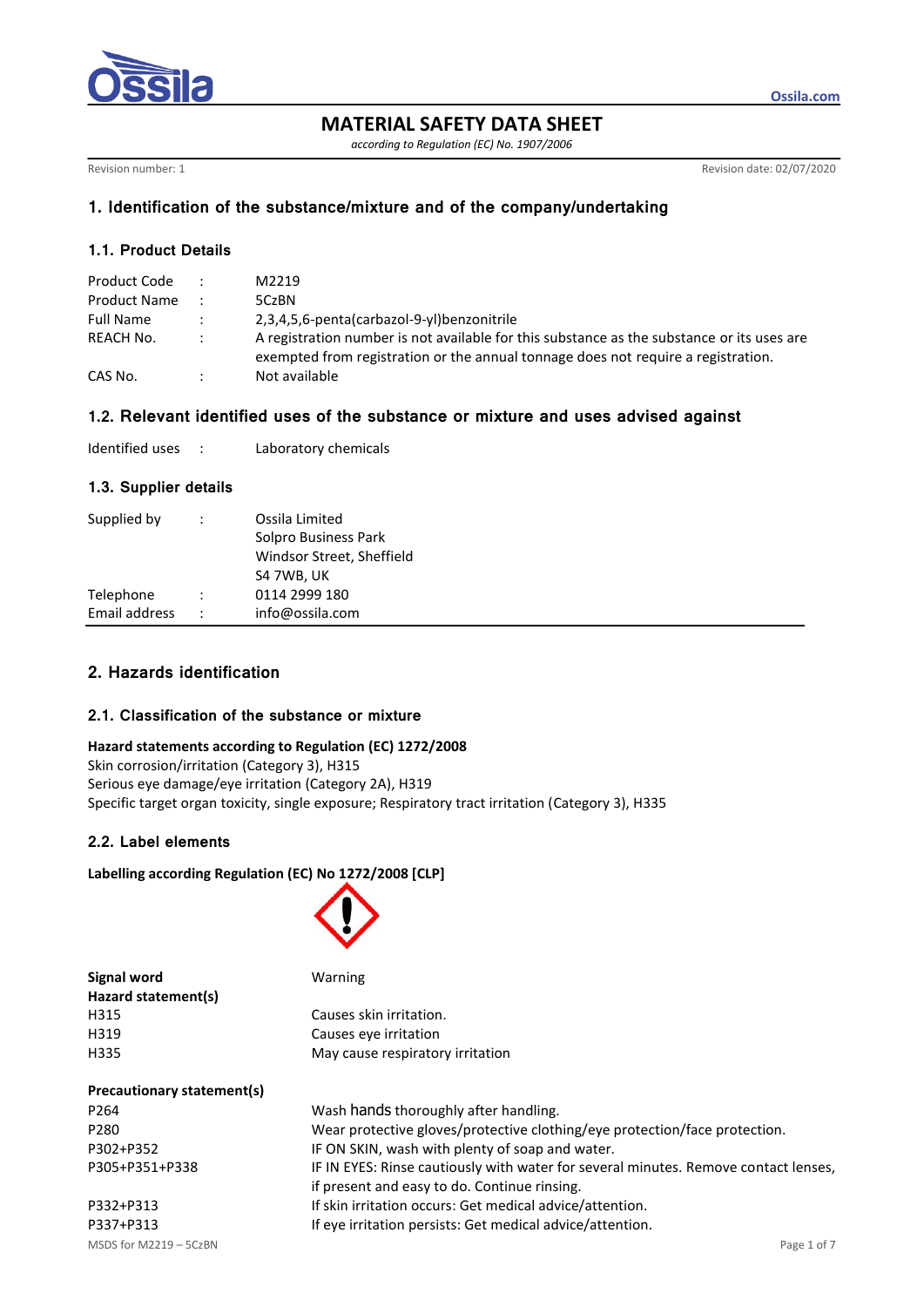P362 Take off contaminated clothing and wash before reuse.

**Supplemental information** None.

## **2.3. Other hazards**

None.

## **3. Composition/Information on ingredients**

## **3.1. Substances**

| Synonyms:        | $\bullet$ | 2,3,4,5,6-penta(9H-carbazol-9-yl)benzonitrile |
|------------------|-----------|-----------------------------------------------|
| Formula          |           | C67H40N6                                      |
| Molecular weight |           | 929.1 $g/mol$                                 |

## **Hazardous ingredients according to Regulation (EC) No 1272/2008**

| Component                                | CAS# |        | Weight %   CLP Classification               |
|------------------------------------------|------|--------|---------------------------------------------|
| $ 2,3,4,5,6$ -penta $\alpha$ rarbazol-9- | n.a. | <=100% | Skin Corr./Irrit. 3 (H31); Ser. Eye Dam. 2A |
| yl)benzonitrile                          |      |        | (H319); STOT SE 3 (H335)                    |

## **4. First aid measures**

## **4.1. Description of first aid measures**

## **After Inhalation**

If inhaled, remove to fresh air. If not breathing give artificial respiration. Call a physician.

#### **After skin contact**

In case of skin contact, wash with soap and flush with copious amounts of water for at least 15 minutes. Remove contaminated clothing and shoes. Call a physician.

## **After eye contact**

In case of contact with eyes, flush with copious amounts of water for at least 15 minutes. Assure adequate flushing by separating the eyelids with fingers. Call a physician.

#### **After Ingestion**

If swallowed, wash out mouth with water. Call a physician.

## **4.2. Most important symptoms and effects, both acute and delayed**

The most important known symptoms and effects are described in section 11.

## **4.3. Indication of any immediate medical attention and special treatment needed**

No data available.

## **5. Fire fighting**

## **5.1. Extinguishing media**

**Suitable extinguishing media**: Dry chemical, alcohol-resistant foam, carbon dioxide or water spray. Consult with local fire authorities before attempting large scale fire-fighting operations.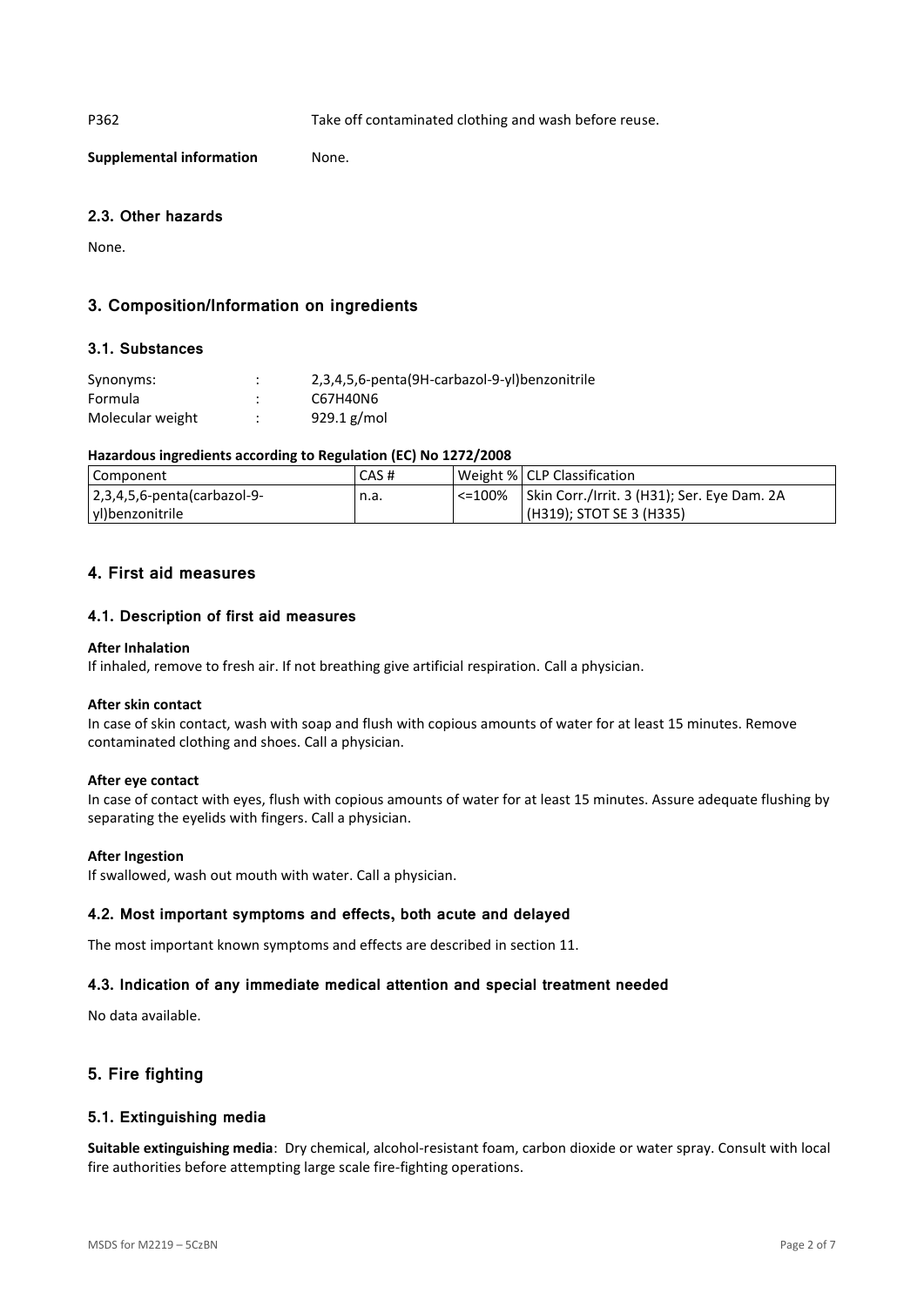## **5.2. Special hazards arising from the substance of mixture**

**Hazardous combustion products:** Carbon oxides, nitrogen oxides.

## **5.3. Advice for firefighters**

Wear a self-contained breathing apparatus if necessary. During a fire, irritating and highly toxic gases and vapours may be generated by thermal decomposition.

## **6. Accidental release measures**

#### **6.1. Personal precautions, protective equipment and emergency procedures**

Wear personal protective equipment (section 8). Avoid dust formation. Ensure room is well ventilated.

## **6.2. Environmental precautions**

Do not let product enter drains.

## **6.3. Containment and cleaning**

Contain and clean up spill if safe to do so using an electrically protected vacuum cleaner or by wet-brushing. Dispose of dry waste in closed container for proper disposal according to local regulations.

## **7. Handling and storage**

## **7.1. Precautions for safe handling**

Avoid formation of dust and aerosols. Keep away from sources of ignition and avoid the build-up of electrostatic charge. Provide exhaust ventilation in places where dust is formed.

## **7.2. Conditions for safe storage, including any incompatibilities**

Store in a cool, dry and well-ventilated place inside of a tightly sealed container. Reseal containers that have been opened and keep upright to prevent leakage.

**Quality-related information:** No data available.

## **7.3. Specific end uses**

Use in laboratories.

## **8. Exposure controls / Personal protection**

#### **8.1. Control parameters**

#### **Exposure limit sources**

Contains no substances with occupational exposure limit values.

## **Components with workplace control parameters**

None.

#### **Biological occupational exposure limits**

This product does not contain any hazardous materials with biological limits.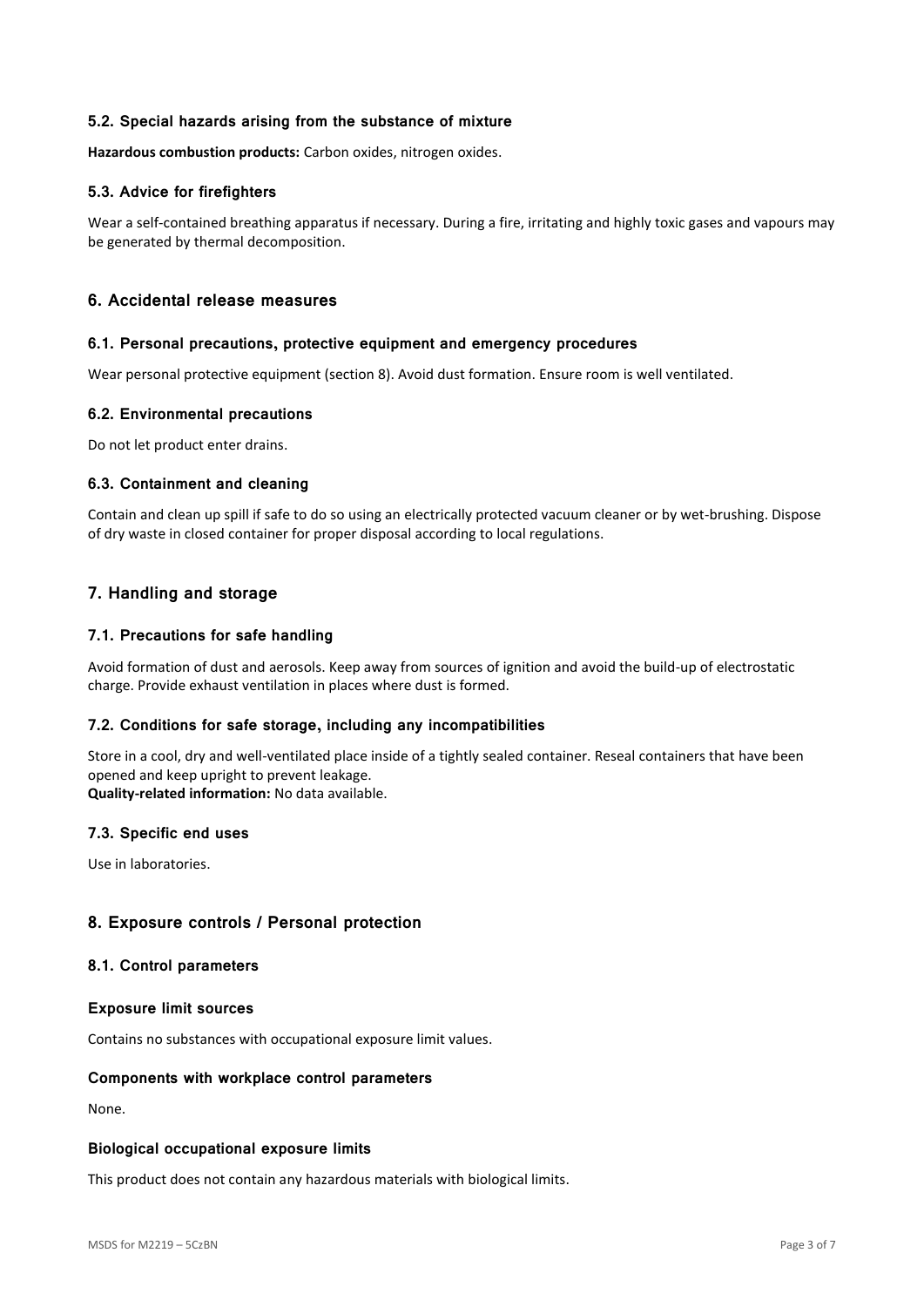## **8.2. Exposure controls**

#### **Engineering measures**

Handle in accordance with good industrial engineering/laboratory practices for hygiene and safety. Ensure eyewash stations and safety showers are close to the laboratory workstation. Ensure good general ventilation is present when handling the product.

## **Personal protective equipment**

**Eyes:** Wear safety glasses with side-shields conforming to appropriate government standards such as NOISH (US) or EN166 (EU).

**Skin**: Handle with appropriate gloves and use proper glove removal technique to avoid skin contact. Dispose of gloves in accordance with applicable laws. Wash and dry hands.

The selected protective gloves have to satisfy the specifications of EU Directive 89/686/EEC and the standard EN 374 derived from it.

**Clothing:** Wear complete suit protecting against chemicals; the type of equipment should be appropriate for the concentration and amount of dangerous substance used.

**Respirators:** Where protection from nuisance dusts is needed, use type N95 (US) or type P1 (EN 143) dust masks. Use multi-purpose combination (US) or type ABEK (EN 14387) respirator cartridges as a backup to engineering controls. Respirators should be approved under appropriate government standards such as NIOSH (US) or CEN (EU).

#### **General hygiene measures**

Wash thoroughly after handling. Wash contaminated clothing before reuse.

## **9. Physical and chemical properties**

#### **9.1. Information on basic physical and chemical properties**

|   | Solid yellow powder/crystals |
|---|------------------------------|
|   | No data available            |
|   | No data available            |
|   | No data available            |
|   | Tg = $318$ °C (lit.)         |
|   | No data available            |
| ٠ | No data available            |
|   | No data available            |
|   | No data available            |
|   | No data available            |
|   | No data available            |
|   | No data available            |
|   | No data available            |
|   | No data available            |
|   | No data available            |
|   | No data available            |
|   | No data available            |
|   | No data available            |
|   | No data available            |
|   | No data available            |
|   |                              |

## **9.2. Other safety information**

No data available.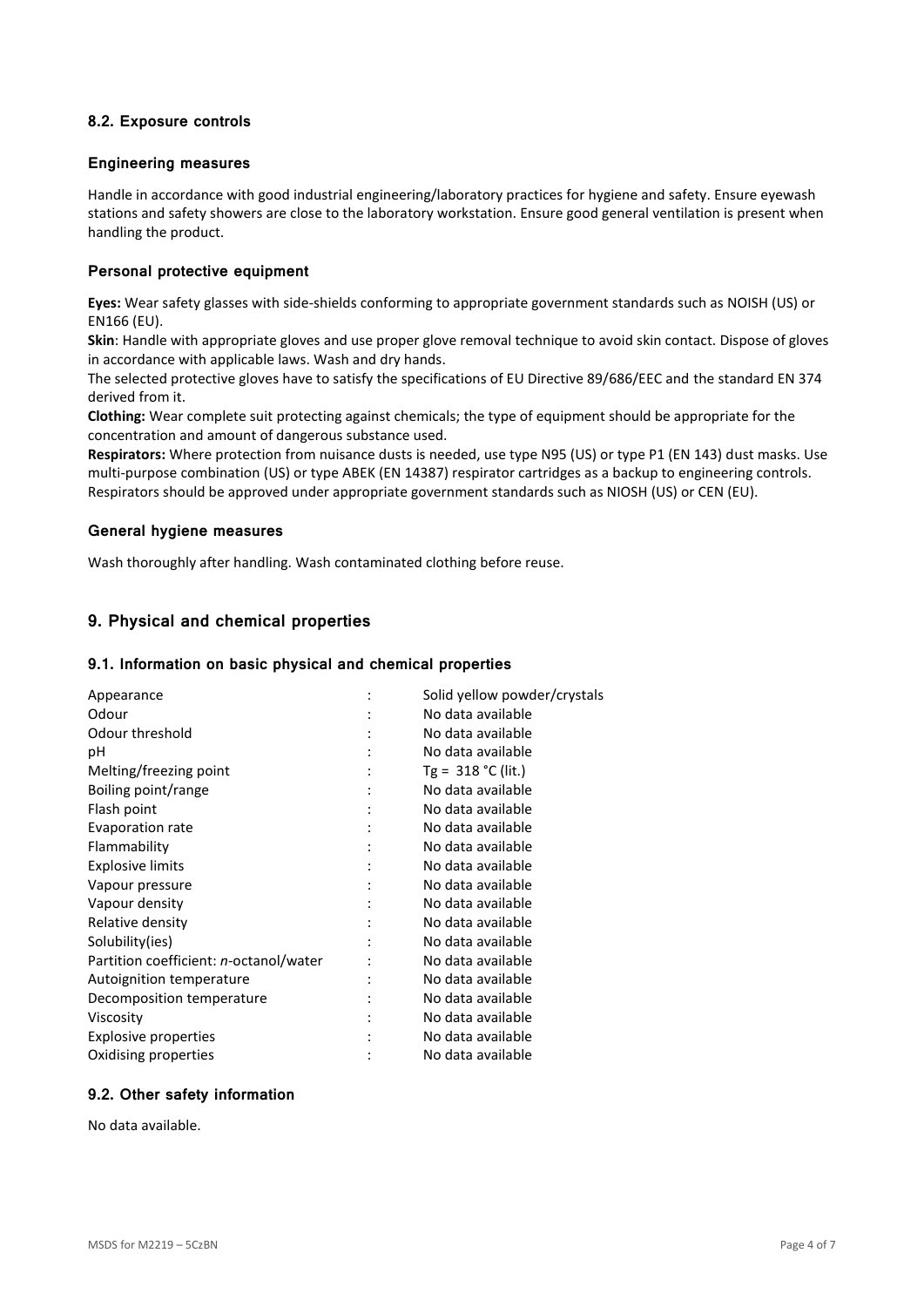# **10. Stability and reactiity**

## **10.1 Reactivity**

No data available.

## **10.2. Chemical stability**

Stable under normal temperatures and pressures under recommended storage conditions.

## **10.3. Possibility of hazardous reactions**

No data available.

## **10.4. Conditions to avoid**

No data available.

## **10.5. Incompatible materials**

Strong oxidising agents.

## **10.6. Hazardous decomposition products**

No known hazardous decomposition products.

# **11. Toxicological information**

## **11.1. Information on toxicological effects**

**Acute toxicity** No data available. **Skin corrosion/irritation** No data available. **Serious eye damage/eye irritation** No data available. **Respiratory or skin sensitization** No data available. **Germ cell mutagenicity** No data available. **Carcinogenicity** No data available. **Reproductive toxicity** No data available. **Specific target organ toxicity - single exposure** No data available. **Specific target organ toxicity - repeated exposure** No data available. **Aspiration hazard** No data available. **Routes of exposure** Eye contact, ingestion, inhalation, skin contact. **Signs and Symptoms of Exposure** Skin: inflammation (redness, swelling, itching and pain). Eyes: inflammation, tearing, impaired vision and pain. Inhalation: cough, nose and throat pain.

To the best of our knowledge, the chemical, physical, and toxicological properties have not been thoroughly investigated.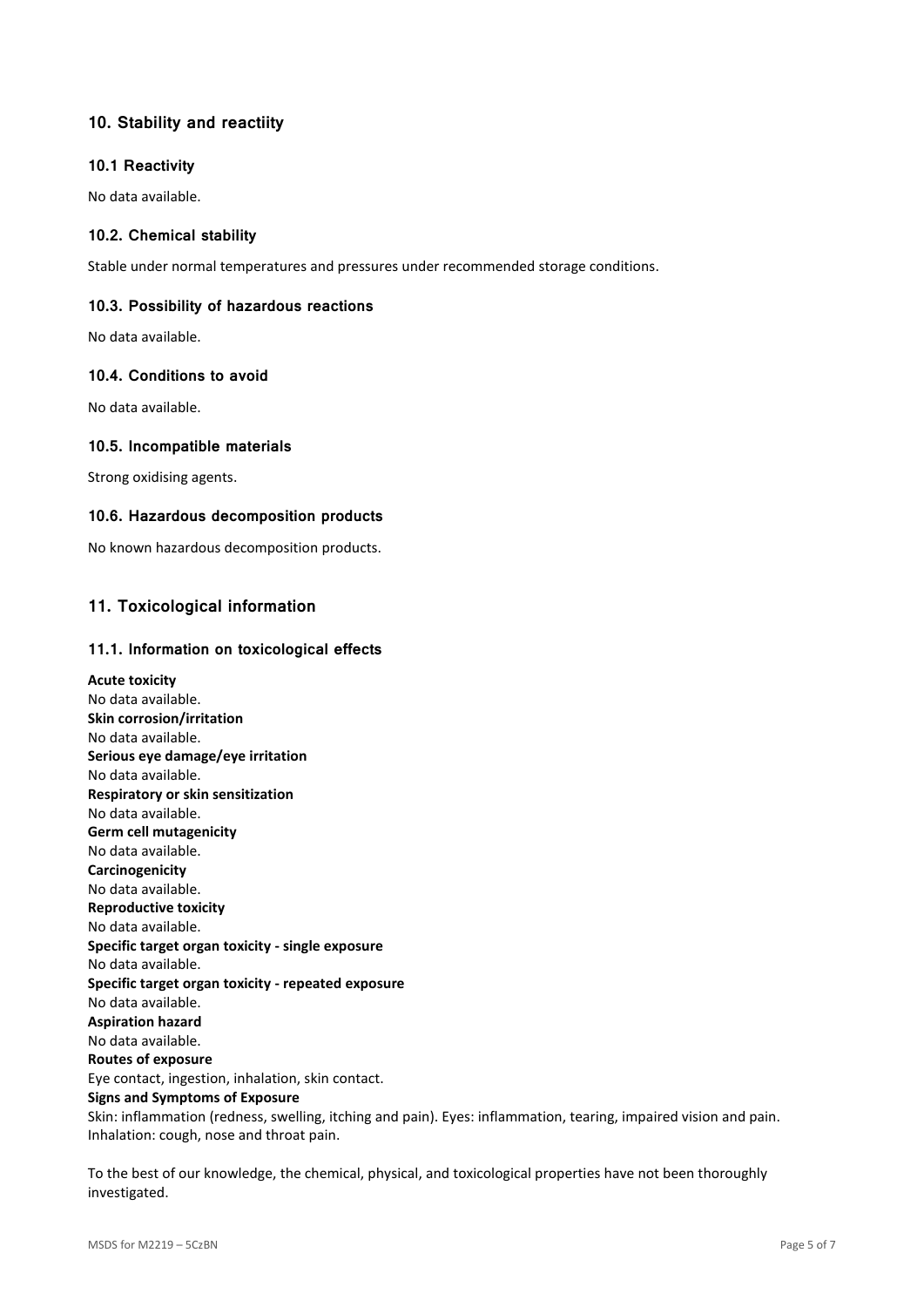# **12. Ecological information**

## **12.1. Toxicity**

No data available.

## **12.2. Persistence and degradability**

No data available.

## **12.3. Bioaccumulative potential**

No data available.

## **12.4. Mobility in soil**

No data available.

## **12.5. Results of PBT and vPvB assessment**

PBT/vPvB assessment not available as chemical safety assessment not required/not conducted.

## **12.6. Other adverse effects**

No data available.

## **13. Disposal**

## **13.1. Waste treatment methods**

#### **Product**

Burn in a chemical incinerator equipped with an afterburner and scrubber. Observe all federal, state and local environmental regulations and directives on waste and hazardous waste. Offer surplus material to a licensed professional waste disposal professional.

## **Contaminated packaging**

Dispose of as unused product.

## **14. Transport**

Non-hazardous for road, air and sea transport.

**IATA:** Not regulated as a hazardous material. **IMO:** Not regulated as a hazardous material. **RID/ADR:** Not regulated as a hazardous material.

## **15. Regulatory information**

This safety datasheet complies with the requirements of Regulation (EC) No. 1907/2006, the Registration, Evaluation, Authorisation and Restriction of Chemicals (REACH).

## **15.1 Safety, health and environmental regulations/legislation specific for the substance or mixture**

No data available.

## **15.2 Chemical safety assessment**

No chemical safety report/assessment was carried out for this product.